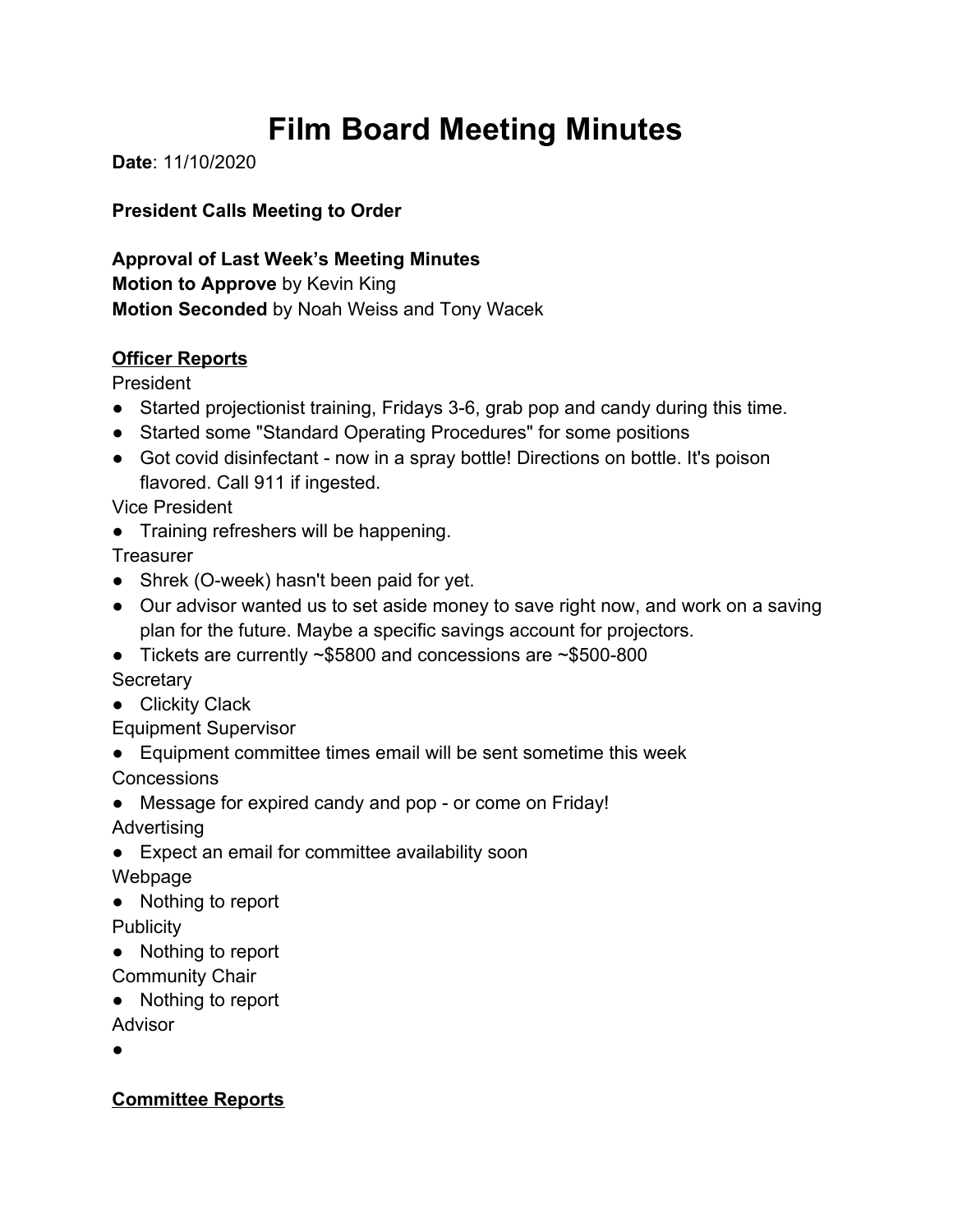Advertising

- Availability email coming soon Equipment
- Availability email coming soon **Judicial**
- Please fill out the form for a meeting time... Movie
- Most likely meeting next week

### **HOW'S THE BOARD?**

### **Old Business**

Purchasing supplies - We have ~\$7000, \$5000 is for a new projector (leaving ~\$2000 for other purposes). Brooms are about \$16.99 each, ID tappers are ~\$353.60, shop vacs are probably ~\$150, monitors are about ~\$150. We would probably want two new brooms.

-Are ID tappers important? They show who comes to our movies, how many students/faculty and the variations between them. Also helps with contact tracing.

-Do we have space for another shop vac? Kevin motions to allocate money towards two brooms and an ID tapper, and Ruby seconds the motion. The motion is approved by majority vote. Reese will order the tapper, and get started on acquiring the brooms.

Last 2 weeks of semester movies/TV show events

-Should we do in-person seating and try to sell what non-expired candy we have (for the movie and show weekends in December)? We won't have any other time to offload this candy. Helps us as a trial run with covid.

-Do we want to do a movie one weekend, then run cartoons for a few hours the next weekend? Which for which? The second weekend seems better for running cartoons, as people can pop in for a study break before finals week.

Reese will set up a movie committee next week, so we can plan for the movie before Thanksgiving break, and we can do a loony tunes watch party next week too.

#### **HOW'S THE BOARD?**

### **New Business**

Tentative schedule for spring

Tech is looking to get people to do things in-person, and they do not foresee classes moving to remote again. There could, however, be more government shut-downs/regulations that we would have to work with. Students might not be coming